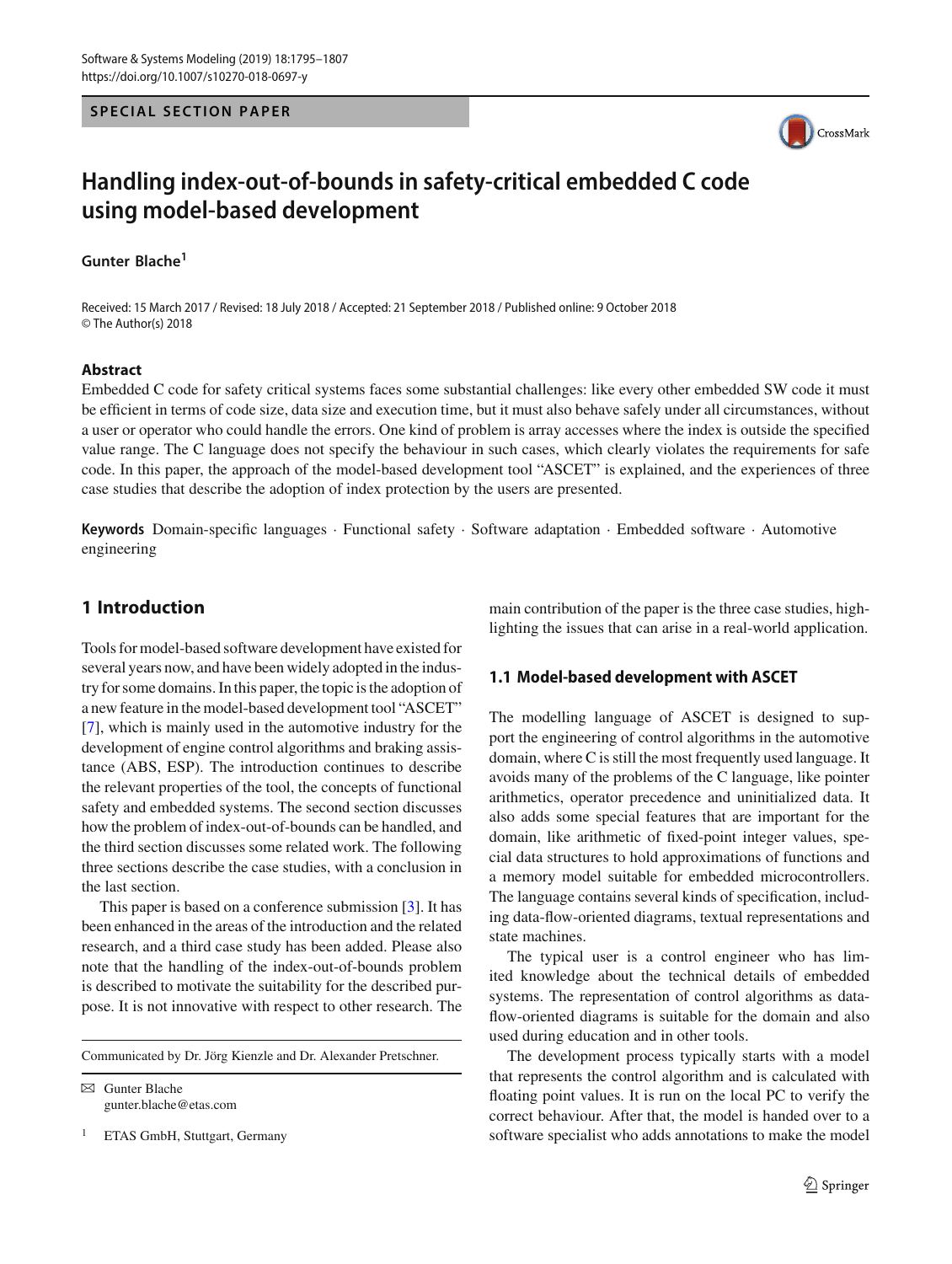executable in an embedded device: fixed-point representations for the arithmetic values, data-consistency and real-time scheduling and assigning the data to the appropriate sections in the memory (like FLASH and RAM, where multiple sections may exist with different capacity and access latencies). Using the terminology of the Object Management Group, this is the transformation from a platform-independent to a platform-specific model [\[14\]](#page-11-2). The annotated model is then used to generate the code for an embedded device. The code is usually stored in a repository together with the model and later retrieved to build an executable. In most organizations, the application is split into multiple models and integration is done on the level of the C code.

The development of ASCET started in 1995, and the first embedded control unit (ECU) containing generated code went into production in 2000. At the time of writing, about 7500 developers are using ASCET, and an estimated 450 million ECUs are on the roads and rails that use ASCET generated code.

For the purpose of this paper, two model elements need to be described in more detail: system constants and arrays.

System constants are scalar elements of a Boolean, enumeration or integer type and used to model variants that are resolved by the compiler. Common examples are the presence or absence of a turbo charger, the activation of a customerspecific feature or the number of cylinders in an engine. In the generated C code, system constants appear as preprocessor #define directives.

Arrays in ASCET are very similar to other C-like languages. The index range can be of fixed size, or set by a system constant. (The array is of variant size.) In the latter case, the actual size of the array is not known before compile time. The size of all ASCET arrays is, however, known at compile time at the latest, enabling static allocation. It is not possible to calculate the size of ASCET arrays at runtime or change the size of an array programmatically.

In addition, regular integer variables also exist to index an array, e.g. as loop variables or counters. All integer variables also have a defined value range that may be a subset of the data type range.

#### <span id="page-1-0"></span>**1.2 Concepts of functional safety**

In safety-critical systems, a failure could potentially result in injury or death of persons. Such systems exist in multiple domains, like medical, aviation, railway and automotive. They must be developed according to the state of practice, which is defined by standards like the general ISO/IEC61508 "Functional Safety of Electrical/Electronic/Programmable Electronic Safety-related Systems" [\[9\]](#page-11-3) or the specific ISO 26262 "Road vehicles - Functional safety" [\[11\]](#page-11-4) for the automotive industry.

The standards categorize the components into different levels depending on their criticality and recommend engineering methods throughout the development cycle to achieve safety. The safety integrity levels (SIL) for ISO61508 reflect probability and consequences, and the automotive safety integrity levels (ASIL) for ISO26262 reflect probability, severity and controllability. The reason for this difference is the fact that most critical systems are operated by professionals that can be educated and are expected to follow established rules and procedures. For the automotive domain, the average driver of a car can be any type of person. To reflect this, the aspect of controllability has been added that describes how likely it will be that the conductor stays in control of the vehicle when a certain failure occurs.

What also strikes the automotive industry more than other domains is the cost pressure due to the high volume of cars sold, and this also applies to ECUs, where savings of a few Euro per unit (e.g. using less memory or a weaker micro controller) can mean several million Euros over the production life time of an ECU. For the software part, this means that memory footprint and execution time should be optimized without sacrificing safety.

The relevant part for the topic of this paper is Part 6 Section 8.4.4 of ISO26262 [\[11](#page-11-4)], which addresses the implementation of a software unit. Among the properties to be achieved, there is robustness, which is defined as "the ability to provide safe behaviour at boundaries" (Part 1 Section 1.100). Although this is certainly intended to be understood in a broad context, it can be taken quite literally when talking about array accesses and the boundaries of the index.

The authors of these standards were aware that the programming languages used in practice were not designed for high-integrity software development and therefore recommend to use a "safe subset" of such languages. A popular one is defined by the rules in MISRA-C [\[1](#page-11-5)], which in this context formulates directive 4.1 to minimize array bound errors. In general, the MISRA-C guidelines restrict the usage of language features which have an undefined, unspecified or implementation-defined behaviour, and also the features that are difficult to understand or negatively affect readability. Examples would be the evaluation order of side effects, the size of an integer (16 or 32 bit), integer promotion and conversion and the comma operator.

Another topic is related to the integration of multiple components on one ECU: the operation of one component must not be degraded through the interference with other components. This interference can take place in different ways, for example, consuming too much CPU time, blocking critical resources or writing into the memory of a different component. The standard therefore requires the isolation of components from each other. This isolation of the different sections of memory can be achieved by a suitable configuration of the memory management unit (MMU). However,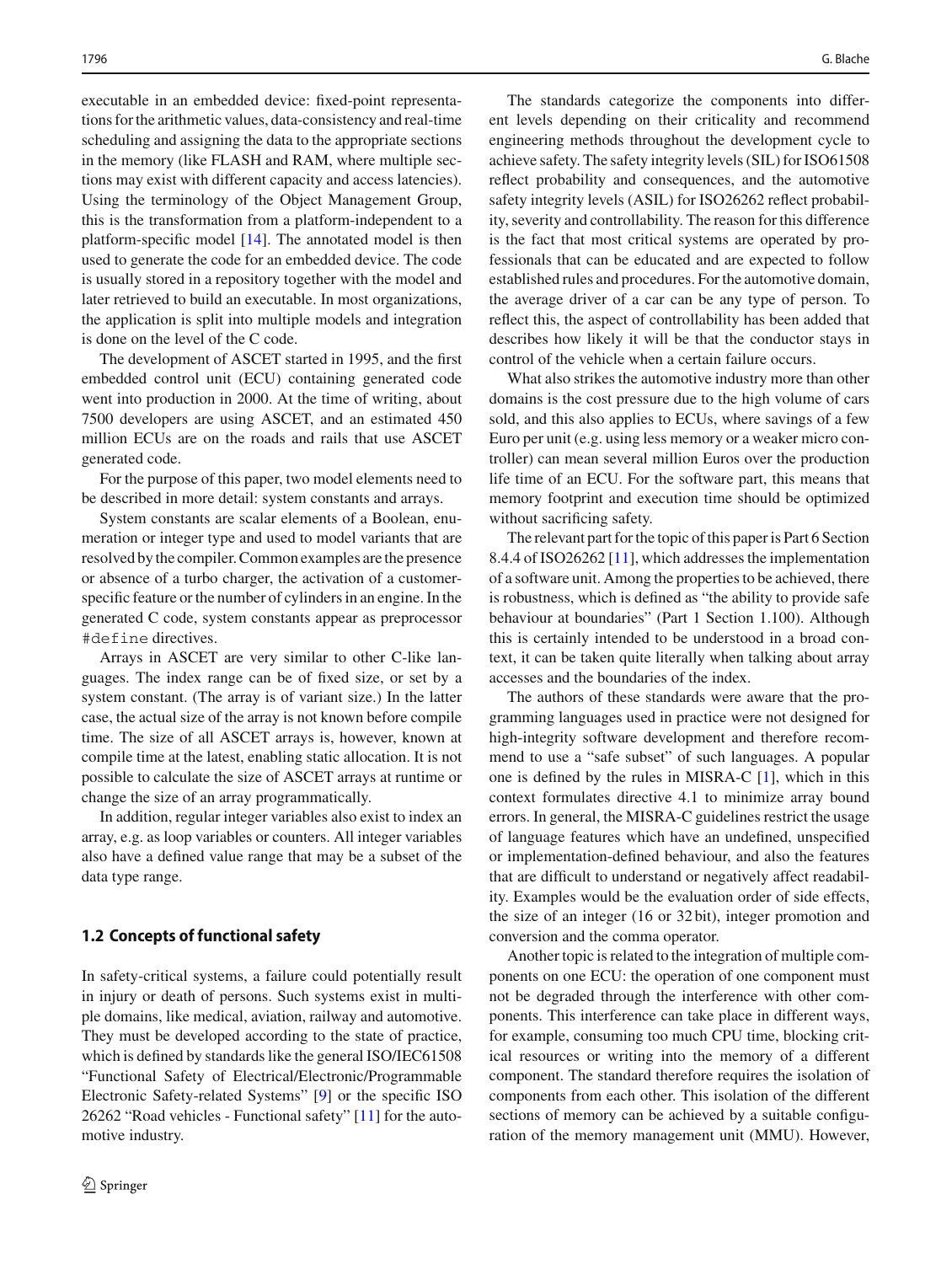small microcontrollers do not include a MMU, or the cost of reconfiguration when transferring control from one component to another can be prohibitive for context switch latencies needed in a multi-threaded hard real-time environment. The other option is to avoid the problem by construction, which means a restricted use of pointers and a safe way of accessing the contents of an array (which technically is also pointer arithmetic in C).

For code generated from ASCET models, pointer arithmetic is not used, because the modelling language is restricted to only access array elements through an index, and this is also the only way that is used in the generated code. The safety of an array access can therefore be reduced to ensure that the index is in the valid range. In addition, access through pointers is safe by construction, because all pointers are initialized in the model to refer to a statically allocated object (either on definition of the pointer, or using a data-flow analysis to ensure initialization before first usage). To support handling of arrays of different sizes, fat array references are used that also carry the size of the referenced array to ensure a safe access. Other kinds of interferences are not addressed by the modelling language and need to be taken care of using other methods (e.g. schedulability analysis using worst-case execution times  $[8,19]$  $[8,19]$  or safe communication  $[15]$ ).

It should also be noted that the ISO standard does not require "correct" behaviour, e.g. in a mathematical sense. Instead, it emphasizes that the safety requirements to prevent hazards must be documented, complete and verified, e.g. using coding guidelines, static analysis, manual review or testing (see  $[2,16]$  $[2,16]$ ). The handling of exceptional cases can therefore take place in any way, as long as it is suitable to be verified against the safety requirements, which at least means that it is defined and deterministic.

#### **1.3 Restrictions for embedded systems**

Embedded systems come in various flavours, and the ECUs referred to in this paper are characterized as follows: they are real-time applications with functions that must run frequently (with inter-arrival times measured in milliseconds) and have hard deadlines (equal to the inter-arrival period or less). In addition, there are the usual resource constrains with respect to memory and performance. This can also be seen later, as the large majority of index variables have an 8-bit data type.

One consequence is that heap storage allocation is not used, because memory allocation introduces nondeterminism that is difficult to account for in offline realtime analyses, and handling of an out-of-memory error is in conflict with the real-time requirements. Instead, all data are allocated statically or on the stack. While this is sufficient for the target domains, this is too restrictive for more recent technologies like processing of radar or video data, or entertainment systems (radio, MP3 players, DVD players).

#### **2 Handling index-out-of-bounds**

Accessing an array is nothing new, and various approaches are used to handle the index-out-of-bounds:

- 1. Make it the user's problem: this approach is taken in C, where the behaviour is simply "undefined" (see e.g. [\[10\]](#page-11-11) appendix J.2). Expert programmers sometimes tend to exploit the fact that the access is to the "next" memory location, but this also depends on alignment, packing and padding which may change in the future (with a new compiler version or a different microcontroller architecture). In addition, memory may not even exist at these addresses, which could result in a trap. Some of the input/output devices may also be mapped to memory and reading to, or writing from such addresses may have an effect on the complete system, which adds one more failure mode to array accesses.
- 2. Throw an exception: this approach is taken in Ada, Java and C#. This is also a flavour of the first approach, but with a defined behaviour.
- 3. Prove that the problem does not exist: perform a code review or run a static analysis to ensure that the index is always inside of the bounds.
- 4. Handle the errors explicitly, e.g. check the index before each access and implement error handling code.
- 5. Handle the errors implicitly, e.g. map the invalid index values to valid ones by limitation min*(*max*(*i*,* 0*),* arraySize − 1*)*.

In the context of embedded C code for safety-critical systems, the first two options are unsuitable: undefined behaviour must be avoided, and exception handling is not possible in C. In addition, throwing an exception adds an edge to the control-flow graph, which can lead to a large increase in testing effort if branch coverage is required.

The other options are suitable and can also be used also in combination, e.g. using the static code analysis to ensure the consistent application of the explicit handling.

The options have an effect on development effort, though. If errors are handled explicitly with a follow-up manual review step, there is a risk of a late finding of a missing protection (which requires to repeat the development cycle once more). Even if static analysis is used, the experts need to qualify the findings of the "potentially unsafe" category and take appropriate action. In any case, the effort needs to be repeated for every change, and as long as humans are involved, there is also the risk of human error.

If errors are handled implicitly by an automated code generator, there is no additional effort required. Users may still want to run static code analysis to protect themselves against tool defects, but the analysis report only needs to be checked that no definitely or potentially unsafe code is detected. The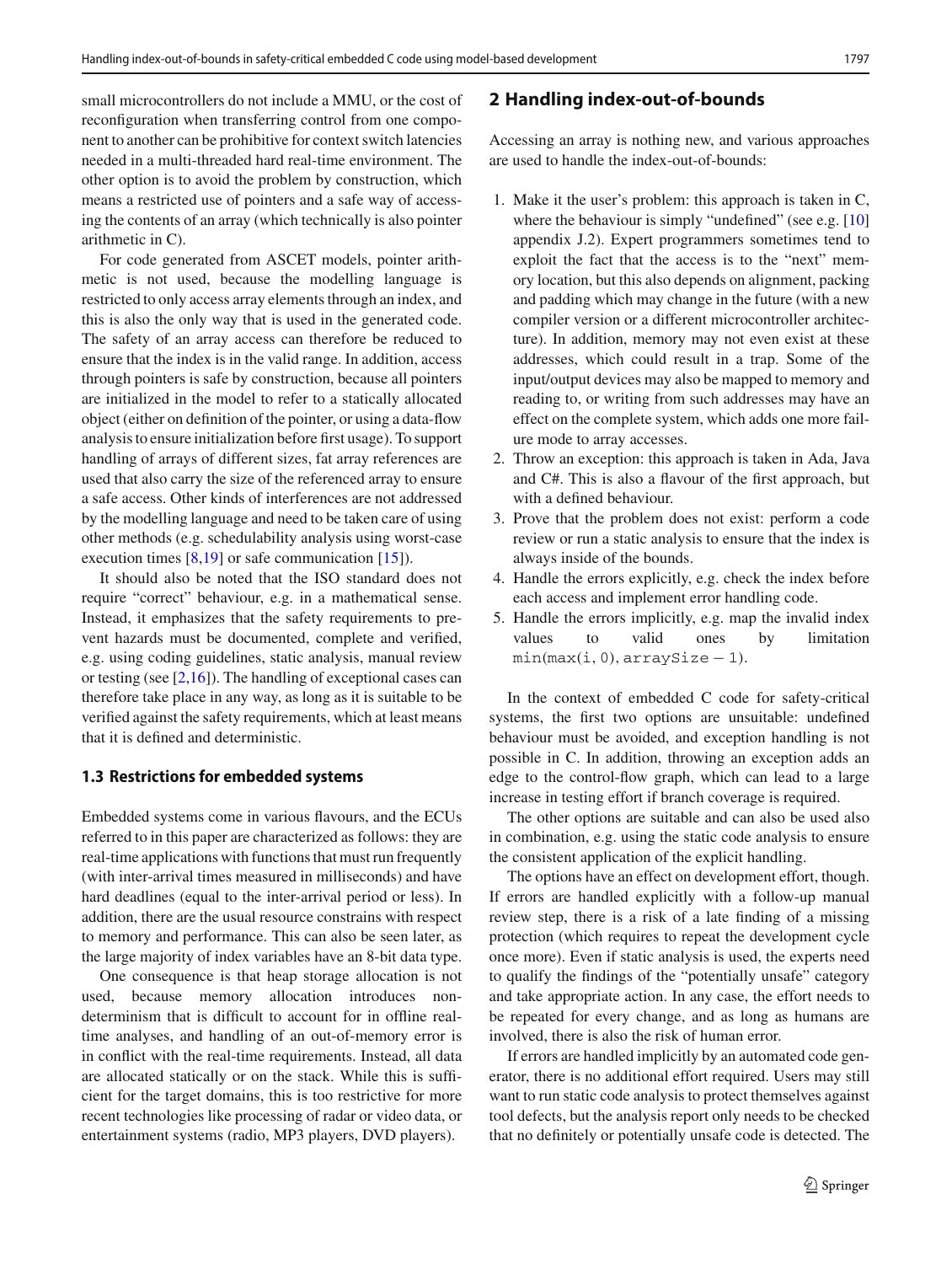finding of an unnecessary protection is not critical, as long as the added execution time does not violate the real-time constraints. The number of late findings will be near zero.

It is also possible to handle the errors explicitly, and add an implicit handling if necessary. Again this can also be checked by static code analysis and will have nearly no late findings.

#### **2.1 Index limitation**

Limitation on the assignment to integer variables has been a property of the ASCET modelling language since the beginning: the value range of all variables is explicitly defined in the model, and an assigned value is limited to that range.

Regarding array indexing, ASCET up to version 6.1 followed C and used the first approach, placing the responsibility on the user: he needed to add explicit checks as necessary. Since Version 6.2, ASCET supports the combination of the options (4) and (5): the user can handle the error cases explicitly, and the tool can add the index limitation to ensure a valid index.

The reason was the positioning of ASCET as tool to develop software for safety-critical applications, and the array indexing was the last kind of runtime error without tool support. The expected benefits for the user are:

- 1. Front-loading of checks, avoiding long turnaround times if the defect is detected late. This contributes to work efficiency.
- 2. Reduced model complexity when explicit handling of the index-out-of-bounds problem can be removed. The models should become more understandable and also more maintainable.
- 3. In addition to code, documentation is generated from the models that is used in the downstream process of calibrating the software to a particular vehicle model. This documentation should become more readable in the same way as the model becomes more understandable.

By default, all array accesses are protected by adding an index limitation. To reduce the negative impact of the added checks on the code efficiency, an analysis has been added to identify those accesses where no additional protection is required. The analysis is a standard data-flow analysis to recognize the typical model structures used for explicit handling of index problems. It keeps track of the value ranges for each variable (taking the value ranges as specified in the model as a starting point) and uses interval arithmetic on operators. This is sufficient for arrays of fixed size. Additionally, relations that are derived from if and loop conditions are exploited to handle arrays of variant size.

The analysis decides if an array access is always safe, potentially unsafe or definitely unsafe. In the definitely unsafe case, an error is reported. In the potentially unsafe



<span id="page-3-0"></span>**Fig. 1** Example block diagram model

1 if (i < SY) { 2  $x = array[i];$ 3 } else { 4  $x = array[i-1];$ 5 }

<span id="page-3-1"></span>**Fig. 2** Example textual model

case, a warning is reported. A separate option enables the generation of a limitation of the index value against the lower and upper bounds.

To enforce the explicit handling by the user, the warning can be promoted to an error, so that code will only be generated if all array accesses are considered safe by the tool. If index limitation is the dominant way of explicit handling, this can be taken care of in the code generator, and the warnings can be used in a review to check if additional handling is required. The safety property of isolation (see Sect. [1.2\)](#page-1-0) is maintained in both cases. Please recall that correctness in a mathematical sense is not required. Instead, the behaviour needs to be deterministic and correct with respect to the safety requirements. If both the index limitation and the data flow analysis are nevertheless considered unsuitable or insufficient, both can be disabled.

As an example, consider Fig. [1.](#page-3-0) The drawing only shows the behaviour part of the model, since this is the relevant part for the example. The model also contains information that the variable i and the system constant SY are integer values with a value range of  $[0..255]$ , initial values of 0 and 10, respectively, and the array is declared to have SY elements, with a maximum of 10. The base type of the array and the variable x are both floating point types.

The ASCET block diagrams are a data-flow-oriented specification, where each object (like variables, system constants and arrays) and operators are represented as a block with the according pins. Variables and system constants have a read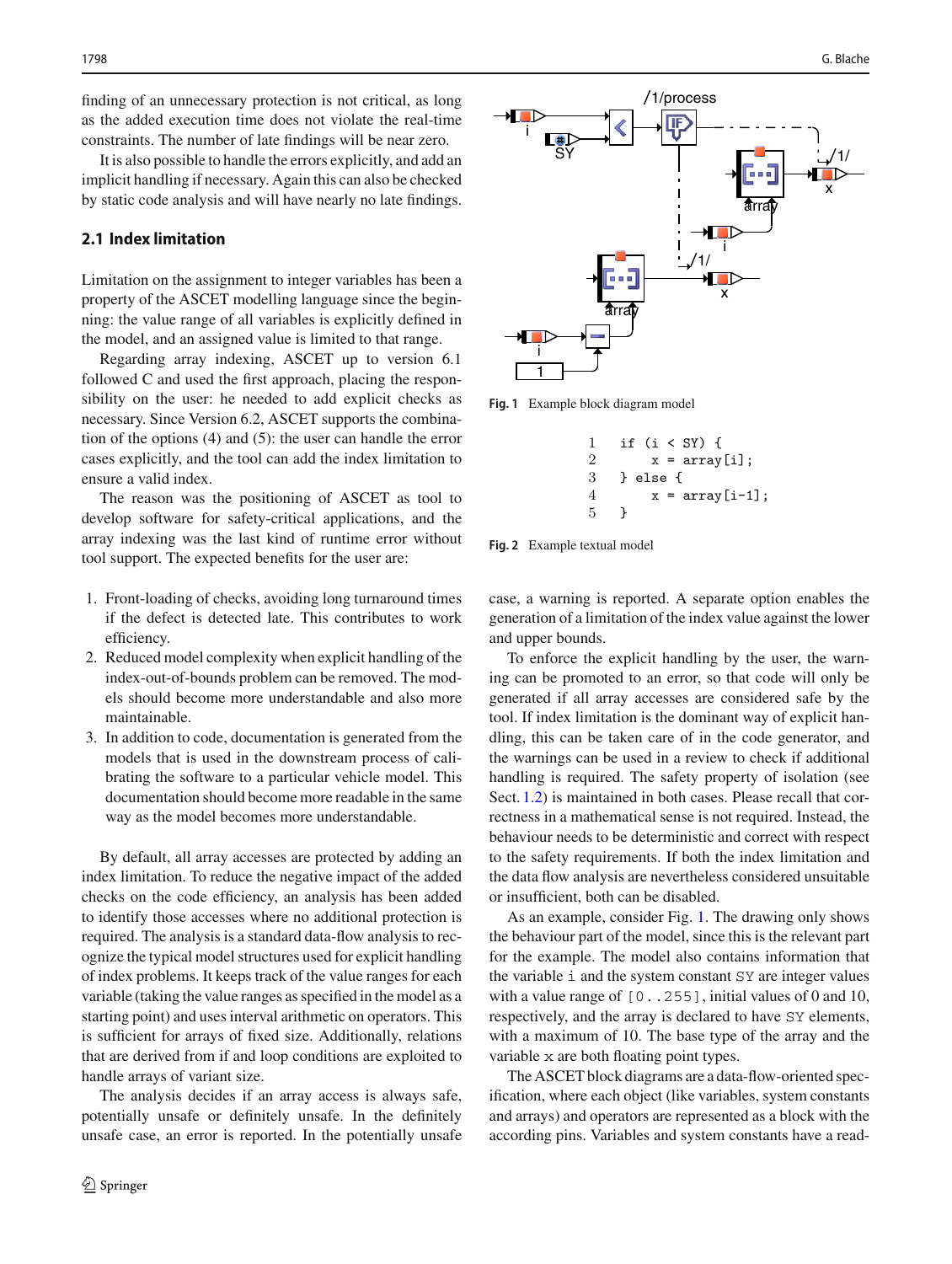pin on the right-hand side, and variables have an additional write-pin on the left-hand side. The less-than-operator has two operand pins on the left-hand side and a result-pin on the right-hand side. For the subtraction operator, the operand pins are on the left and the bottom side, and the result is retrieved from the right-hand pin. The array blocks shown here have a pin on the right-hand side to read an array element, whose index is connected to the left of the two pins on the bottom. The right-hand pin and the right bottom pin can be used to write an array element. The execution order is explicitly defined, and the first statement is the if-statement, which is sequenced as number 1 in the process. Depending on the result of condition, either the then-path on the right-hand pin is followed using the dashed connection, or the else-path at the bottom. In both cases, multiple blocks can be connected, and they are then executed in the specified sequence. The block diagram is semantically equivalent to the textual model shown in Fig. [2.](#page-3-1)

When analyzing the if-block, the relation  $i < SY$  is derived from the condition and used in the array access connected to the then-pin on the right-hand side of the if-block. With this information, the access is definitely safe and does not need to be protected.

The opposite situation is observed on the else-pin on the bottom of the if-block: the relation i *>*= SY is derived. But in this case, the variable  $\pm$  is not used directly, and the analysis needs to deal with the subtraction. The information about relations is discarded, and interval arithmetic is applied to yield a result interval of [−1*..*254]. This case is considered to be potentially unsafe, and a warning is reported.

We decided to not place a focus on the analysis of loops like heuristics for loop invariants. The loop body is only analyzed for variables that are not assigned (so the information at loop entry can be used), and the loop condition is used locally for the loop body. This was not expected to be a major problem because loops occur only occasionally in control algorithms for real-time systems.

Regarding the typical model structures for explicit handling, it is quite difficult to get good input from customers: for reasons of protection of intellectual property, the models are only shared to a very limited extent with the development team to perform an analysis. Asking questions also has little benefit, because the contact person has no detailed knowledge of what users have implemented in potentially hundreds of models during the last years. In addition, at the time of requirements engineering for a specific version, the customers are still working on the introduction of the previous version and have little immediate motivation to spend what seems to be additional effort.

As can be seen from the above description, the analysis is implemented in a conservative way. The first reason is that one additional limitation is not a critical problem, while a missing limitation is. It is clear that critical defects would



<span id="page-4-0"></span>**Fig. 3** Simple access to an array

undermine the trust in the tool, which will contradict the whole argument about safety. The second reason is that generated code is almost always also reviewed for correctness, and if the analysis is too elaborate, it will be difficult to understand its decisions.

#### <span id="page-4-1"></span>**2.2 Variant handling at compile time**

Variant handling is an important topic for the domain. There are functional variants, where a case distinction is added to the model and the data structures are not affected. And there are also structural variants, where different data structures must be allocated. Variants are resolved at compile time, because, on the one hand, no unnecessary code and data should be in the final executable, and, on the other hand, it should be possible to select the variant as late as possible, while still using the static allocation.

One example is an array whose size is defined by a system constant. This affects the declaration of the data structures, but also the access to the array. A simple example is shown in Fig. [3.](#page-4-0) Like in the example from Fig. [1,](#page-3-0) the variable i and the system constant SY are integer values with a value range of [0*..*255], initial values of 0 and 10, respectively, and the array is declared to have SY elements, with a maximum of 10. The base type of the array and the variable x are both floating point types. The executable named process has only one step, which is the storage of the array element at index i into the variable x.

The generated code (see Fig. [4\)](#page-5-0) is straightforward: the system constant is lazily defined with the default value, the value is checked to be in the allowed interval, the array is defined using the value of SY for the number of elements, and the array access contains a limitation. (Since the index cannot be negative, a limitation against the upper bound is sufficient.)

The check of the system constant in line 4 is added for two reasons: to have an early error in case the value is less than 1, instead of waiting for the compiler to produce an error on the array declaration, which may be more difficult to analyze. And to avoid the accidental allocation of a very large array, which will not be detected earlier than at link time for the final executable, if the available memory is exceeded.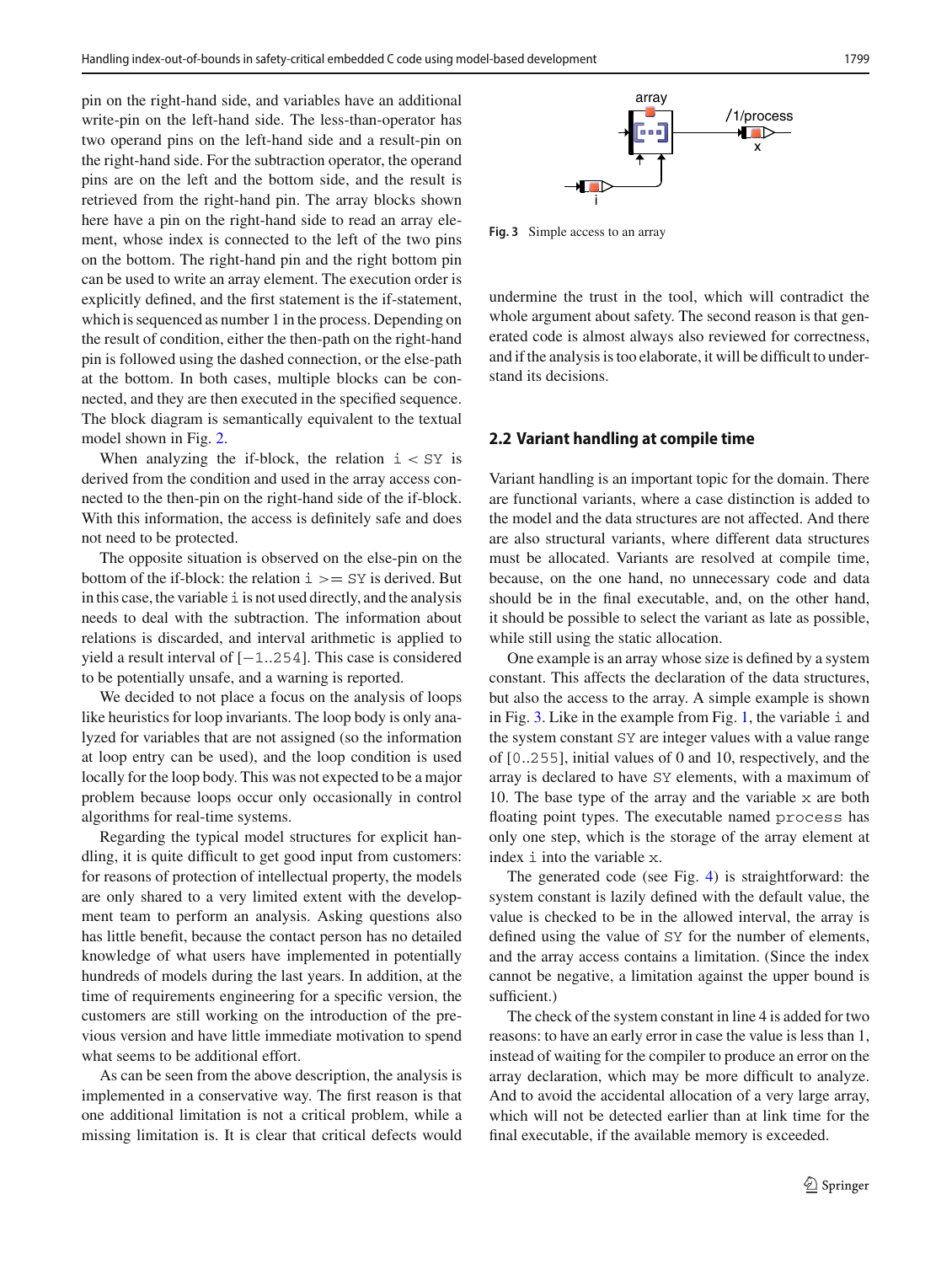```
Fig. 4 Generated code for an
access to a variant array
```

```
1 #ifndef SY
\frac{2}{3} #define SY 10
    3 #endif
4 #if (SY < 1) || (SY > 10)
5 #error The system constant SY must be between 1 and 10,...
6 #endif
7 ...
8 unsigned long array[SY];
9 ...
10 x = \arctan((i \lt SY) ? i : (SY - 1U));
```
The analysis and code generation for array accesses is designed to provide safe and efficient code by recognizing manual protection in the models. To avoid long turnaround times, potential problems are highlighted as soon as possible (during code generation or compilation). Execution time of the analysis itself is a secondary issue.

# **3 Related work**

## **3.1 Research**

Both static code analysis to detect runtime failures and code optimization in compiler construction have triggered research that can be applied to the index protection problem.

The work of Kolte and Wolfe [\[12\]](#page-11-12) proposes different optimization strategies to remove unnecessary checks or merge similar checks. The area of application is either a programming language that mandates these checks (e.g. Ada) or where checks are added optionally for added safety (e.g. C, Fortran). The reaction for a failed check is a trap in this case, and no other options are discussed. The different optimization strategies are implemented in a research compiler for Fortran, and experimental results for various benchmark programs are computed.

The proposed algorithm is much more sophisticated than the one presented in this paper, also building on existing work for induction variables to handle loops. The second special strategy is the optimization of weaker checks: when a trap is executed if  $i \geq 5$ || $i \geq 10$ , then the second condition can be removed. This is not applicable to the limitation of index values, because the two upper bounds result in two different limited index values.

Widening the scope, Rugina and Rinard [\[18](#page-11-13)] not only deal with static detection of array bounds violations and elimination of array bounds checks, but also pointer arithmetic with the presence of dynamic memory allocation and recursion. A prototype implementation has been tested on various benchmark programs for C and Cilk, a parallel version of C.

Since both dynamic memory allocation and recursion are not used in the domain of real-time embedded software, the design of the analysis is overly complex for ASCET. Please recall that one of the design goals is the freedom from defects

that lead to missing protections. The support for loops is similarly weak, and the algorithm has the restriction of variables with an unsigned value range.

Buffer overruns are a serious problem for the security of networked applications and can also be detected statically. In Wagner et al. [\[21](#page-11-14)], an approach is developed that is applied to string operations in C. It does not include an analysis of the control flow or pointers, but still provides useful results. The analysis is supposed to be carried out during the development to be able to fix the vulnerabilities prior to the deployment of the code. The focus is therefore on the analysis performance, accepting undetected problems.

The described analysis is even more basic than the one implemented in ASCET. Following the argument that few detected vulnerabilities are better than none (in case the complete analysis takes too long to be unusable), undetected problems are accepted, which is not an option for safetycritical applications as outlined earlier.

#### **3.2 Other languages and tools**

Beyond research, there are also static code analysis tools in practical use, e.g. the Polyspace Verifier [\[4](#page-11-15)]. This tool uses abstract interpretation to analyze C code for the presence of runtime errors, including array accesses. The analysis is very elaborate, and this tool is also used to analyze ASCET generated code. The output annotates the C code with the analysis result: safe, unsafe, unreachable or potentially unsafe. Findings of the last category obviously need to be further analyzed. However, code may be unreachable due to defensive code generation (uncritical) or due to errors in the program logic, also leading to follow-up analysis and probably changes to the model. Due to the conservative design of the index protection analysis in ASCET, unreachable code is reported by the checker, resulting in a conflict between understandable code and minimizing effort of follow-up analysis.

Another modelling language that is also targeted at safetycritical embedded applications is Lustre. This language is supported by the tool SCADE developed by Esterel and mainly used in the aviation and railway industry [\[5](#page-11-16)], [\[6](#page-11-17)]. In V4 of the language, the support for arrays has been added as described in the PhD thesis [\[17](#page-11-18)]. The language is not only designed to generate models for special hardware like FPGA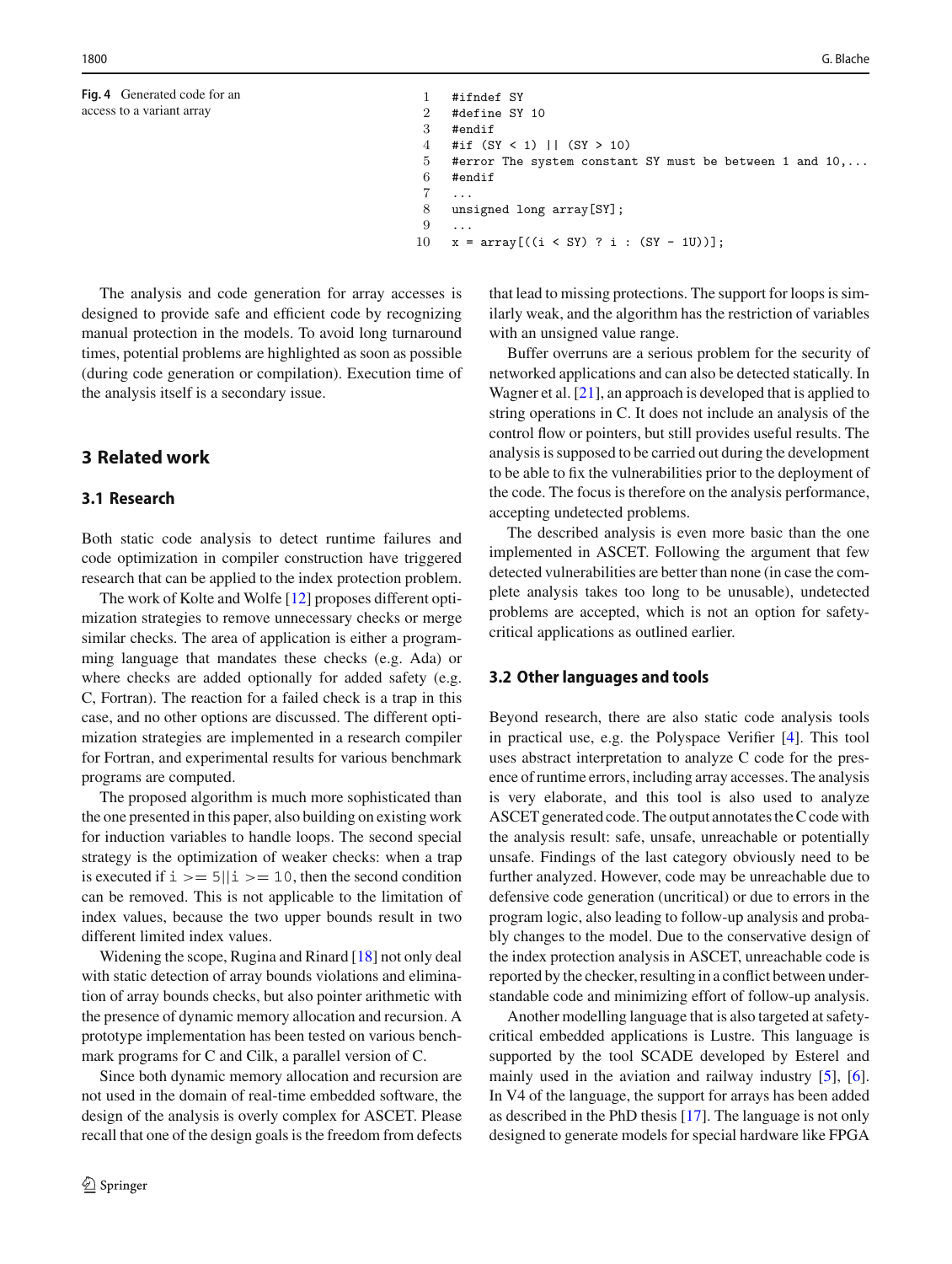and embedded C code, but also to enable formal verification. To this end, the language has been revised in V6 to simplify the verification of models with arrays [\[13\]](#page-11-19).

The arrays in Lustre are restricted to have a fixed size that is known at the time the model is compiled for some target platform. Indexing of an array is also restricted to an index expression with a value that is constant, so that the question of index-out-of-bounds can be decided statically. To compensate for this limitation, the language lifts all operators as element-wise operations on arrays, and also introduces new operators to aggregate all array elements, etc. This eliminates the need for loops to a large extent, and the access to array elements is correct by construction.

The idea to lift operators to array types could also be applied to ASCET, and the strategies for efficient code generation to eliminate unnecessary array copies would also be beneficial. The extension to arrays of a system constant size is straightforward. It could, however, be difficult to present the concept of higher-order functions (like an operation on an array that takes an initial value and an operator for the array elements that can be used to compute min, max, sum, etc., of all array elements) to the existing user base in a way that is easy to understand and use.

The most frequently used tool in this domain is Simulink developed by The Mathworks [\[20](#page-11-20)]. The focus lies on the simulation, but code generation is also supported. The models support multi-dimensional values, and a "Selector" block exists to extract a single value or a subset of the values. In the case of an index violation, the simulation stops with an error message. While this is a sensible reaction for simulation, this is usually not desired for an executable in an embedded device.

The two code generators "Simulink Coder" and "Embedded Coder" that are also sold from The Mathworks both do not generate any index protection. So if a model is extensively simulated without an error, it can be expected to not have an array index that is out-of-bounds. If additional safety is required, static code analysis and explicit handling (e.g. using saturating blocks) can be applied.

In general, the value of a simulation is reduced if the results are not identical to the generated code on the ECU. In this case, the different behaviour is obvious and therefore not a problem in practice. ASCET does not have a separate simulation engine: when running a model on the local PC, code is generated, compiled and then executed. In this case, only compiler defects or different hardwares (like floating point units) lead to differences in behaviour between simulation and the ECU.

#### **3.3 Summary**

The index-out-of-bound problem can be treated in a number of ways, depending on the intended use case. Analysis can be



<span id="page-6-0"></span>**Fig. 5** Index protection in the model

```
1 - t1 = (sint16)SY - 1;2 _t1 = (((sin t16)i \leq _t1) ?3 (sint16)i : _t1);
 4 if (\text{-}t1 \ge 0)5 {
 6 if (\text{t1} \lt (\text{sint16})SY)
 7 {
 8 - t2 = t1;9 }
10 else
11 {
12 _t1uint8 = SY - 1U;
13 -t2 = (sint16) _t1uint8;14 }
15 -t1 = -t2;16 }
17 else
18 {
\begin{array}{cc} 19 & \text{t1 = 0;} \\ 20 & \text{t} \end{array}20 }
21 x = array[-t1];
```
<span id="page-6-1"></span>**Fig. 6** Generated code for index protection in the model

fast and inaccurate or very elaborate. Modelling languages can be designed to avoid this problem completely or leave it for the user to find a solution.

# **4 Case Study I**

When planning the introduction of ASCET 6.2 in one customer organization, the key users agreed that the array index protection would improve the safety of the generated code and decided to enable it. After the testing phase has been finished successfully and the new version was made available to the end-users, a lot of negative feedback about increased code size and execution time was reported from the end-users.

#### **4.1 Example: index protection in the model**

Since the users have already worked for several years without the index limitation during code generation, the models were full of explicit handling of index values. One typical way is very similar to the generated limitation, namely the usage of a *min*-operator in Fig. [5.](#page-6-0) This was not recognized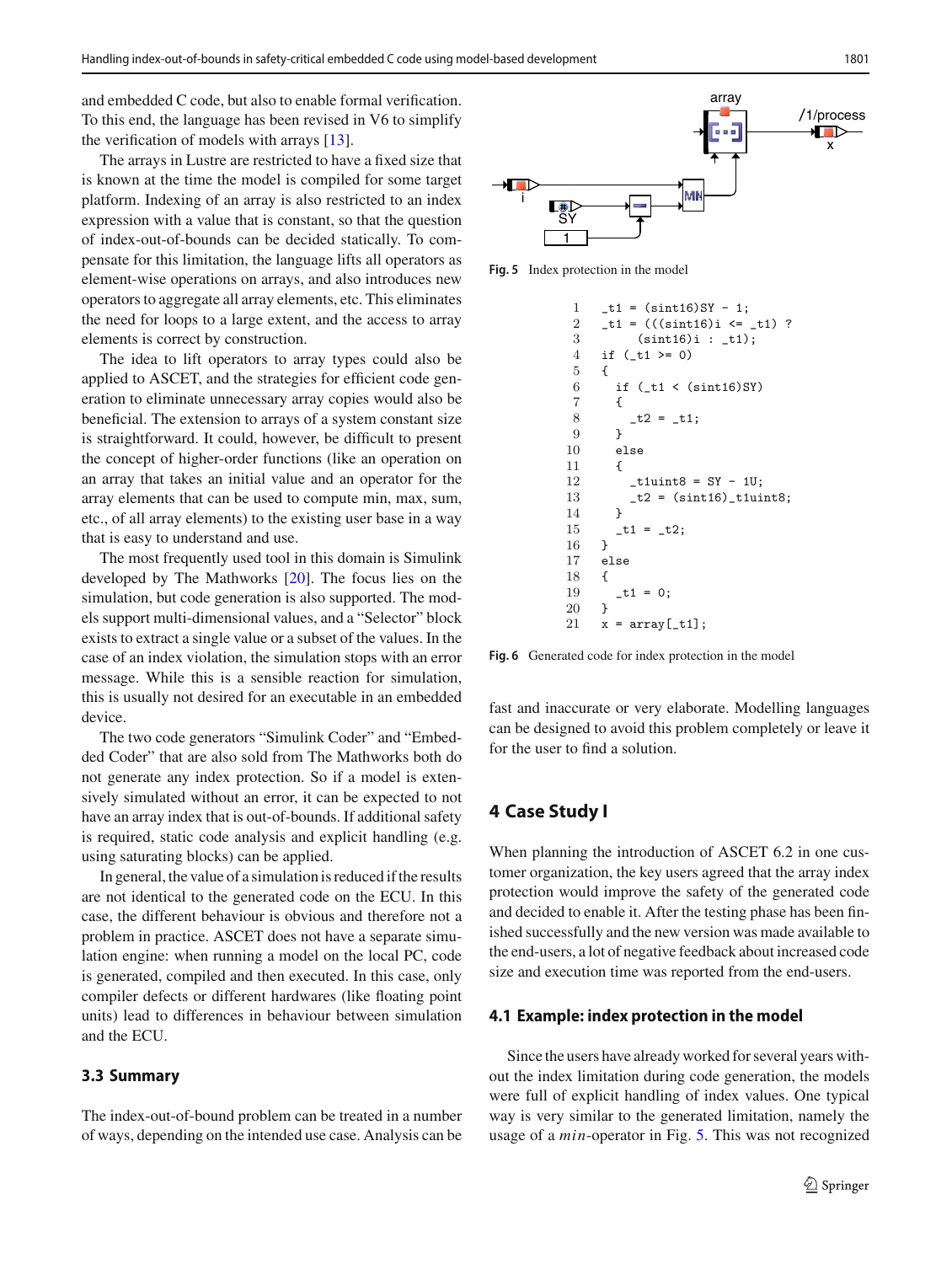

<span id="page-7-1"></span>**Fig. 7** Manually suppressed limitation in the model

```
1 - t1 = (sint16)SY - 1;2 _t1 = (((sin t16) _ input <= _t1) ?3 (sint16)_input : _t1);
4 i = (uint8)_t1;
5 x = array[((i < SY) ? i : (SY - 1U))];
```
<span id="page-7-2"></span>**Fig. 8** Generated code for manually suppressed limitation

by the analysis, resulting in a duplicate limitation, which is certainly safe, but inefficient, see the code in Fig. [6.](#page-6-1)

The result is indeed surprisingly large compared to the model, for a number of reasons. Both the system constants SY and the index variable i are declared to have an interval of [0*..*255]. The interval of SY-1 is therefore [−1*..*254] and requires a signed type (line 1). The result of the *min*operator also has an interval of [−1*..*254], which requires a limitation against both the lower bound, which is 0 (lines 4, 19), and the upper bound, which is SY-1 (lines 6, 12, 13). The upper bound of an array is ensured to be positive. Due to type casting according to MISRA-C:2012 rule 10.8 [\[1](#page-11-5)], a temporary variable is inserted on the assignment of an unsigned value to a signed variable (line 12). This extra assignment enforces the cascaded structure of  $\exists$  f-statements (lines 4, 6) that could otherwise be generated as conditional operators with a comma operator. For reasons of readability, the use of the comma operator is discouraged by MISRA-C:2012 rule 12.3 (see [\[1\]](#page-11-5)).

The root cause of this problem was an incomplete requirement, which did not list the *min*-operator as a possible explicit protection. It was straightforward to add this case of explicit handling to the analysis.

#### **4.2 Example: Manually suppressed limitation**

Limitation is not only applied for array index values, but more prominently on the assignment to integer variables to avoid overflows (in this case from  $-1$  to 255). Users, especially if they have a strong C background, tend to tweak the model and want to avoid unnecessary limitations also in this case.

This is achieved by the special no Limit-operator<sup>[1](#page-7-0)</sup> as shown in Fig. [7.](#page-7-1) As outlined in the previous example, the value of the min-expression may be negative, which would lead to a limitation on the assignment. The effect of the noLimitoperator can be seen in line 4 of Fig. [8:](#page-7-2) the value is directly assigned, without a further limitation.

It should be noted that a model like this is fragile: if the array size is changed to depend on a different system constant, the noLimit-operator may mask an overflow if SY can then become 0 again. It is a case-by-case decision of the user that depends on the outlined risk, the available measures of verification, and the expected benefit (which may be relevant if the code is executed very frequently, e.g. once every 1 ms).

Since the analysis was designed to be conservative, the information gathered on the operand of the special noLimitoperator is not used. The effect is that the index in the array access is again limited, even though protection has already been done explicitly in the model.

The removal of the noLimit-operator would enable the analysis to omit the index protection, but at the same time add a limitation on the assignment to i. To avoid this, the declared interval of SY would need to be changed to [1*..*255], since an array cannot have 0 elements. This will improve the result interval of the min-operator to [0*..*254] and not trigger a limitation on the assignment to  $\angle$ . However, the system constants are (as indicated by the name) global to the system, and a change in the properties therefore has a global effect, which consequently is prohibitively expensive.

The other option, which is more likely to be accepted, would be to improve the analysis to infer that system constants used as array sized cannot be 0 (which is safe due to the added check as outlined in Sect. [2.2\)](#page-4-1), and that the information from the operand of a noLimit-operator can be further used, if the operator does not result in an overflow.

#### **4.3 Discussion**

The generated code is clearly more complex than expected (especially in Fig. [6\)](#page-6-1), which affects readability and possibly efficiency in a negative way.

Different opinions exist if readability is a concern for generated code. Drawing an analogy, typical C programmers do not read the intermediate assembly language output. On the other side, the transition towards model-based development is not complete yet. The quality of the generated code is ready for production use, and it is therefore not changed manually before being compiled. But organizations check the generated code into the source code repositories instead of re-generating it from the models and they apply methods developed for manual coding like code reviews and coverage analysis. In this setting, readability is an important property.

<span id="page-7-0"></span> $1$  The operator is called "implementation cast" in the product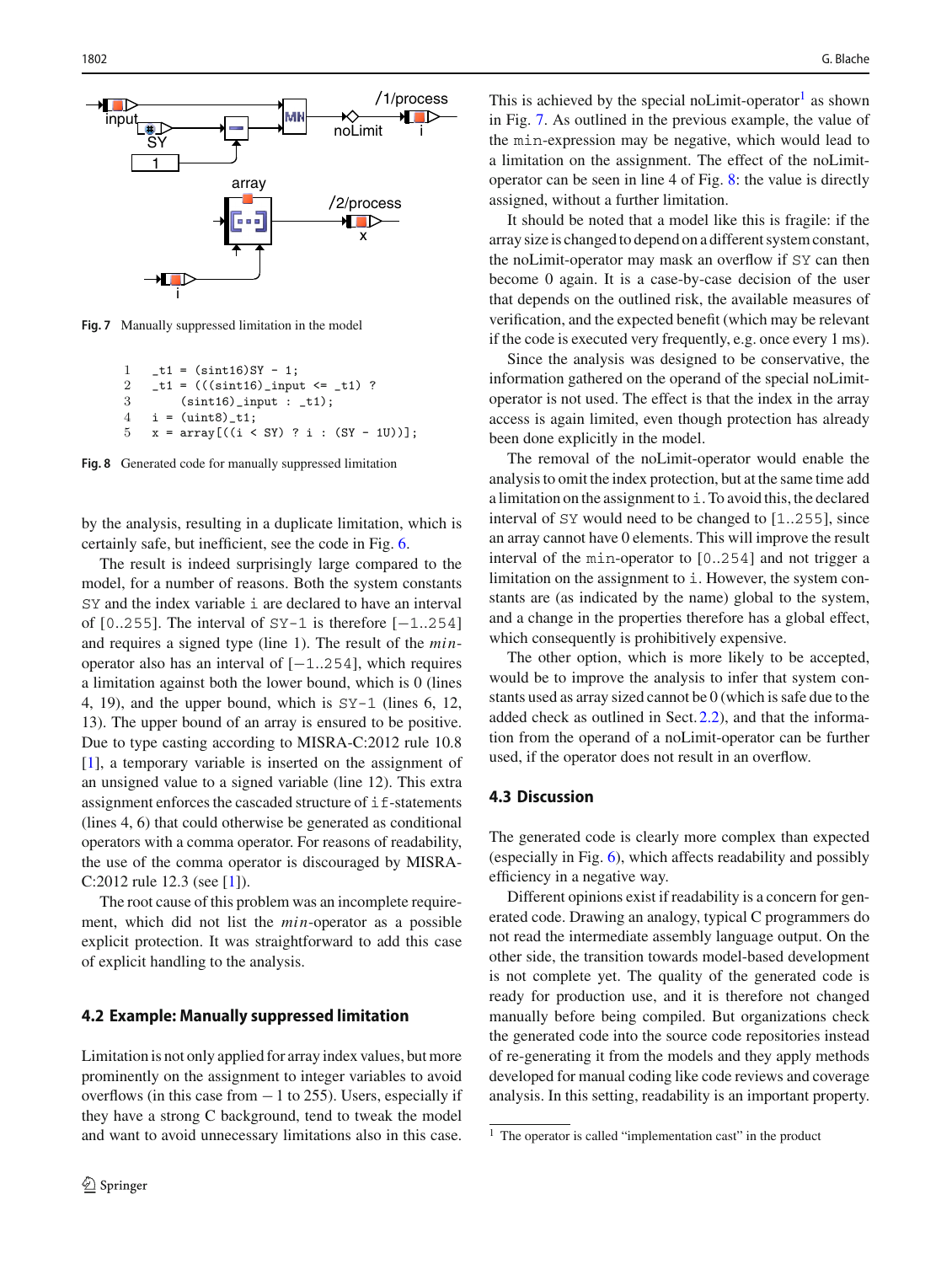|  |        |          | No protection $\vert$ With protection | Increase |
|--|--------|----------|---------------------------------------|----------|
|  | C16x   | 18 Bytes | 32 Bytes                              | 70 %     |
|  | MPC56x | 48 Bytes | 84 Bytes                              | $75\%$   |

<span id="page-8-0"></span>**Fig. 9** Comparisons of code size

The effects on code efficiency are not so easy to estimate. During compilation, the system constant is replaced with a concrete value. A data flow analysis can then propagate this value and enable the optimizations to reduce the code. For embedded systems, the compilers may not include the most recent technologies, and developers of safety-critical systems usually stick with the default configuration to protect themselves from compiler defects, which may exclude the more complex optimizations. This means that the compiled code may be less efficient than the result of state-of-the-art highperformance compilers. Taking the example in Fig. [6,](#page-6-1) the effect is a lot less dramatic than in the C code and basically what would be expected for a duplicate limitation. Taking compilers for a 16-bit target (Infineon C16x,Tasking VX 2.2 compiler released in 2005) and a 32-bit target (Freescale MPC56x, Windriver 5.6.0 compiler released in 2007), it can be seen in Fig. [9](#page-8-0) that the extra code is not more expensive than the limitation in the model for the embedded targets, although it takes a lot more lines of code. The effect therefore is real, but not as big as it may be indicated by the C code.

The issues were discussed between two groups within the customer organization: the advocates for safety and representatives of the user community. The decision was to disable the index limitation for the following reasons:

- The index limitation was already part of the models, and further static analysis of the generated C code established that the limitations were sufficient. The correctness of the models was also ensured by reviews and testing.
- The users did not want to spend effort to change the models to achieve the efficiency they already had, because the analysis was not sufficiently thorough. In contrast, they argued that the tool is there to make the life of the users easier. Since each change must also be verified through reviews, testing etc., this is a strong argument.
- The perceived negative impact on the efficiency required an either-or decision. It was not feasible to enable the limitation and adapt the models over time (e.g. when other changes were made anyway).

Unfortunately, these discussions were conducted internally, without involvement of experts from the tool vendor. There were no opportunities to correct the perception of unacceptably high loss of efficiency or to suggest supporting measures. It may well be that code efficiency is only a secondary aspect, and the real issue is code change, since the switch from one version to another (or a configuration change) is verified by code comparison. In this approach, the number of code changes directly translates into effort and cost of change. What makes matters worse is the decision to only have one tool version in service. While this minimizes the administration effort, it requires all projects to switch the tool version at the same time.

Independent of the actual root cause of the rejection, the analysis should be improved to address the areas where the biggest measurable impact on efficiency and/or change in generated code is observed to increase the probability of feature adoption. Taking one step back, it could also be beneficial to offer a model refactoring to remove unnecessary manual limitations. This would address the double-limitation problem and also provide the benefit of reduced model complexity.

# **5 Case Study II**

A second customer has a different workflow. The ECU software is split into multiple models according to the functional structure of the software to facilitate distributed development. The interface between the models consists of data (like vehicle speed or motor temperature). Function calls across model boundaries are not supported. The compatibility of the data definitions (like data types) is checked outside of ASCET, where an overview of all models is available.

To perform global optimizations of the data structures, a special description file is used. The code and the data structure description is generated separately for each model and stored in a repository. When the configuration of an ECU is defined (i.e. which models are part of the build), a custom tool takes the descriptions of all models that are used in an ECU and generates globally optimized data structures. The optimizations, for example, omit data that are unused in the selected variant and reduce the data copies to ensure data consistency.

This extra step of data structure generation was also used to add features that could also be part of ASCET, but was implemented in the custom tool due to schedule and priority conflicts. One enhancement included the ability to annotate arrays with an additional size that overrides the information in the model for the data structures description. The annotation was more expressive than the product solution in version 6.2, in particular allowing the size to be calculated from constants and system constants, e.g. redefining the size for an array with 10 elements as  $SY * 2 - 1$ .

This customer also upgraded from an earlier version to V6.2 and investigated if index limitation could be suitable, but encountered a problem: the code generator would use the size as specified in the model for limitation, while the actual data structures would have a different size, effectively limiting the array index against the wrong upper bound. In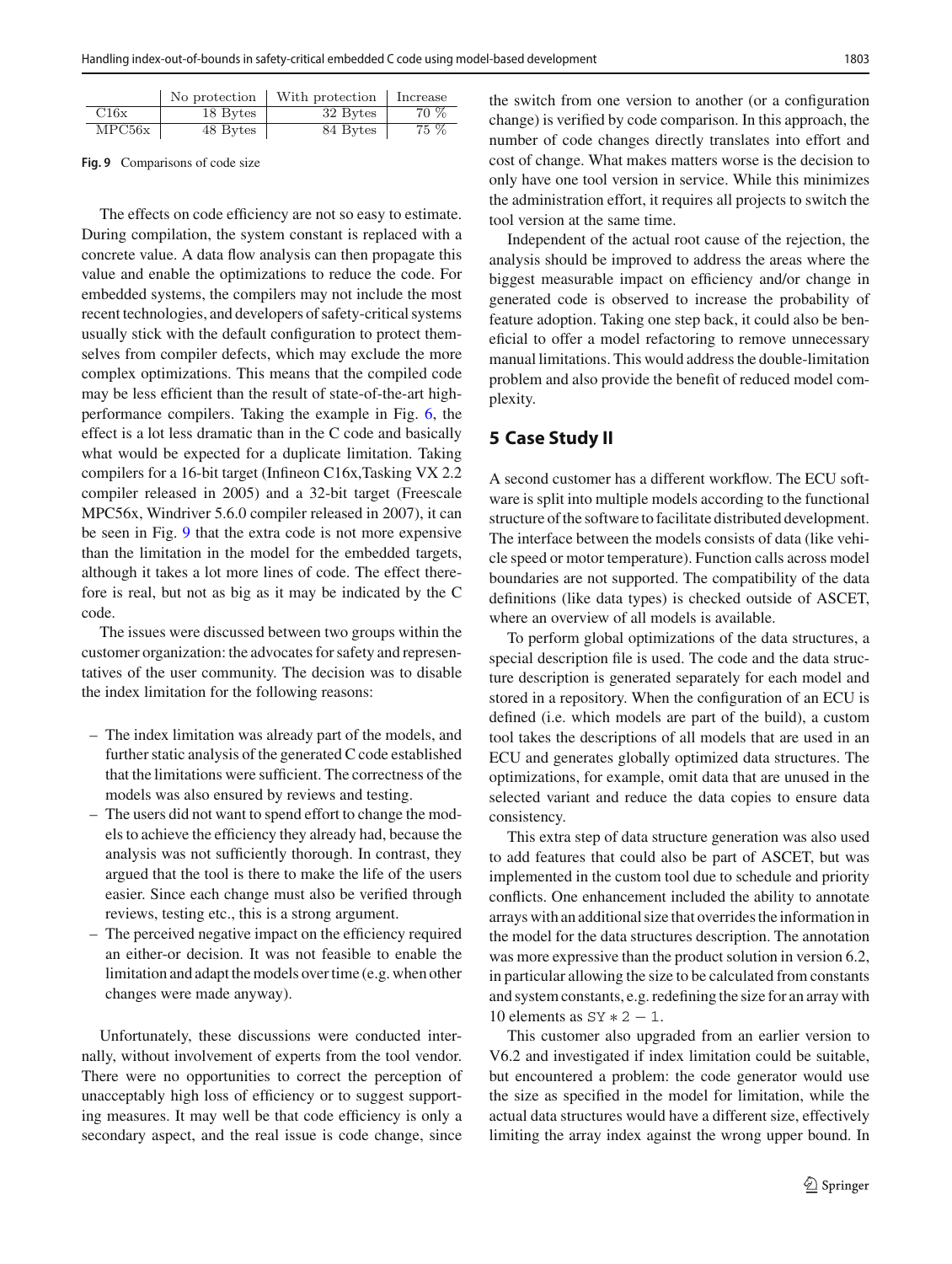```
// array is declared with 10 elements
// in the model
unsigned long array[SY*2 - 1];...
// upper bound is wrong
x = array[(i < 10) ? i : 9];
```
<span id="page-9-0"></span>**Fig. 10** Mismatch between declared size and limit bound

the example (see Fig. [10\)](#page-9-0), the array has been declared with 10 elements in the model, but the annotation specifies that the size is computed from the value of a system constant. Since the index analysis has no information about this annotation, it introduces a limitation against the upper bound as specified in the model, which may be too small or too big.

## **5.1 Discussion**

In contrast to the first case study, it was not a list of more or less frequent cases that were not handled as expected, but one substantial point that made the usage of automatically generated limitations difficult to achieve. The root cause is not related to the index analysis itself, but the unavailability of the customer-specific annotation for the analysis.

The most simple solution is to make sure that the array size in the model is not too small and enable the limitation. This will give a correct lower bound, but an upper bound that is too big. Compared to the previous setting, this is safer for the lower bound, while not unsafer for the upper bound. Taking the example in Fig. [10,](#page-9-0) the code would be correct as long as SY *<* 5. If SY represents the number of cylinders in an engine, and the model is only developed for up to 4 cylinders, this is fine. But obviously, the benefit is only half of what it could be and the handling of the additional failure would require additional effort.

The next-best solution is to introduce a dummy system constant for the size, whose value is determined at compile time. This would effectively mean to exchange an annotation about the array size with an annotation about the calculation of a system constant value. From a practical perspective, the definition can be added as a compiler switch or added to a header file, due to the lazy definition of the system constant value that already exists in the generated code (see Fig. [11\)](#page-9-1). The customer-specific annotations for the array size are sufficiently formal to enable an automated migration. This automation is not only nice to have to save the manual effort, it is definitely required to avoid the inevitable errors that occur during manual tasks.

While the two described solutions fit into the current setup and can be implemented without a product change by the customer himself in the short term, a product solution certainly is the preferred option. The impediment here is that the expressiveness for the variant size of an array is too limited,

```
#define SY2 ((SY)*2 - 1)
...
#ifndef SY2
#define SY2 10
#endif
...
unsigned long array[SY2];
...
x = array[(i < SY2) ? i : (SY2 - 1)];
```
<span id="page-9-1"></span>**Fig. 11** Calculated value of the system constant

which was caused by the ignorance of this specific customer enhancement when the variant arrays were introduced.

There is also a tension between a product with tightly controlled features, and open interfaces that enable customers to implement their own requests without coordination with the core product development. Once such a customer-specific solution exists, it becomes difficult to change it into a product feature if there is no clear benefit, because this creates additional implementation and migration effort. One antipattern we observed in this area is a response along the line of "I know what I am doing" from the side of the customer: indeed they know what they are doing and know the boundary conditions, etc. However, it is likely that customer organization looses this knowledge over time, since customizing tools is not the core business. So the question is not if the customer knows what he is doing now, but how long he will continue to know, and how this compares to the expected usage time of the tool. The time span of knowing may be very small if an external consultant is given the task of customization, or be in the area of three to five years for employees.

# **6 Case study III**

A third customer also agreed that index limitation is a suitable way to avoid the runtime errors and decided to enable the index limitation when migrating to ASCET V6.2. The overall situation was different to the other two customers: the models were built in a way that no index-out-bounds could occur, e.g. using arrays of fixed size with constant index values, and there was also no follow-up tool chain that interacts with the index protection. The models therefore did not contain any explicit handling to avoid runtime errors. Still this customer was very sensitive to the actual efficiency of the generated code, mainly in terms of execution time.

When activating the index limitation, most of the array accesses therefore did not need any additional protection. However, this customer also encountered the problem of unnecessary limitations, e.g. in the case of special loops. One example is an array that is effectively a matrix with a length and width that can be adjusted to the current configuration of the software (see Fig. [12\)](#page-10-0). The array has a fixed size of 50,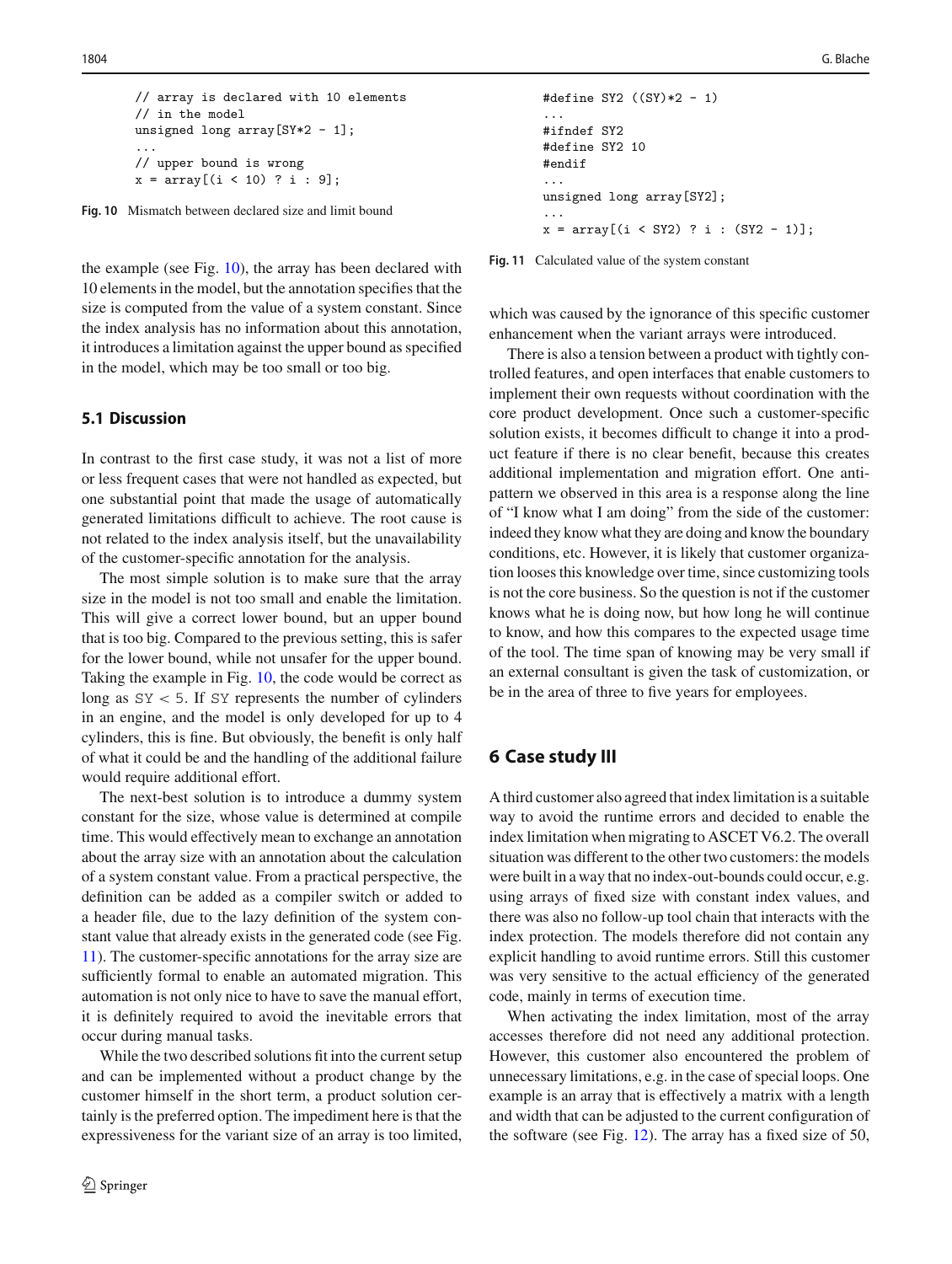```
1 sum=0;<br>2 idy=0;
   i\,d\,y=03 for (cnt = 0; cnt < (length * width); cnt = cnt + 1)
4 {
5 sum = sum+array[idx];
6 idx = idx + 1;7 }
8 return sum;
```
<span id="page-10-0"></span>**Fig. 12** Example loop for a manual workaround

and the variable idx is consequently defined with a value range of [0*..*49], so that the array access is considered to be safe by the index analysis. The increment on idx then involves a limitation, which is reported by a code generator diagnostic as shown in Fig. [13.](#page-10-1)

The alternative of directly using the variable cnt to access the array would have the same semantics, since the values of cnt and idx are identical at the point of the array access. However, the loop condition has no apparent relation to the array size, so the index analysis would consider the array access as potentially unsafe, add a limitation to the index and report a warning.

By introducing the variable idx, the behaviour was preserved, but the diagnostics changed from a warning about an index limitation to an info message about a limitation on assignment. In this way, the model did comply with the modelling guidelines that index limitation should not be necessary, and the new info message could be handled in the existing review process.

The unnecessary index limitations as described in the example were very rare, so the overall impact on the efficiency was negligible. The benefit of the added safety did therefore outweigh the cost of an exceptionally added limitation.

### **6.1 Discussion**

It is a common practice to analyze the compiler diagnostics and either change the source code to avoid a warning or to decide that a specific warning is not relevant for a specific project. Likewise, the diagnostics of a code generator are analyzed. In this case, the warning that an index limitation needs to be applied was not tolerated, because the accesses are safe by design, and such a warning would indicate a violation of that design. To handle the false positive warnings, the model was changed to instead produce the information about the limitation of a regular integer value. For this information, an existing process was in place to separate the intentional

warnings from the accidental ones (which would result in increased run time) and could be reused.

This highlights that a successful adoption of a new feature not only depends on the functional behaviour, but also on pragmatic properties like diagnostic information that can be used to detect the places that need manual intervention.

In contrast to the case study II, this customer tried to use the tool with as little customization as possible, recognizing that customizations need to be maintained for a potentially long time. This made it easier to use the standard mechanisms for migration. Unlike the first case study, the switch to a new tool version was synchronized with the start of a new development project. The disadvantage is that multiple versions of the tool need to be maintained for different projects, but the clear advantage is that running projects do not need to cope with the impact of a version switch, while new projects can benefit from the most recent feature set.

# **7 Conclusion**

With ASCET Version 6.2, we introduced handling the problem of index values outside the array boundaries by limitation of the index value. Although the approach of limitation is appropriate for the given domain, two major customer organizations did not adopt the new feature. We have identified two root causes for the failed adoption of index protection:

- The analysis failed to recognize frequently used explicit protections in the customer models. This leads to double limitation and therefore inefficient code and/or code changes that need to be verified manually.
- The limitation was not correct in combination with customer-specific adaptions of the data structure generation that extended to capabilities of the core product.

On the other hand, there are positive things. Even though the analysis did not cover all typical cases of customer models, its design was suitable for the job: it is a common understanding of all users that a missing limitation is a critical defect, and we have not observed such a problem at all. In addition, the initially missing cases could be added to the analysis without design changes.

It also was a good decision to make the generation of the limitation optional. If it would have been mandatory, this could have made it impossible for the customers to adopt a newer version. Adding new features as options with a default behaviour as in the older versions is also a best practice for regular programming languages and compilers and should

<span id="page-10-1"></span>INFO(IIa13): Interval mismatch to  $\langle idx \rangle$  [0,49] := [1,50] (will be limited)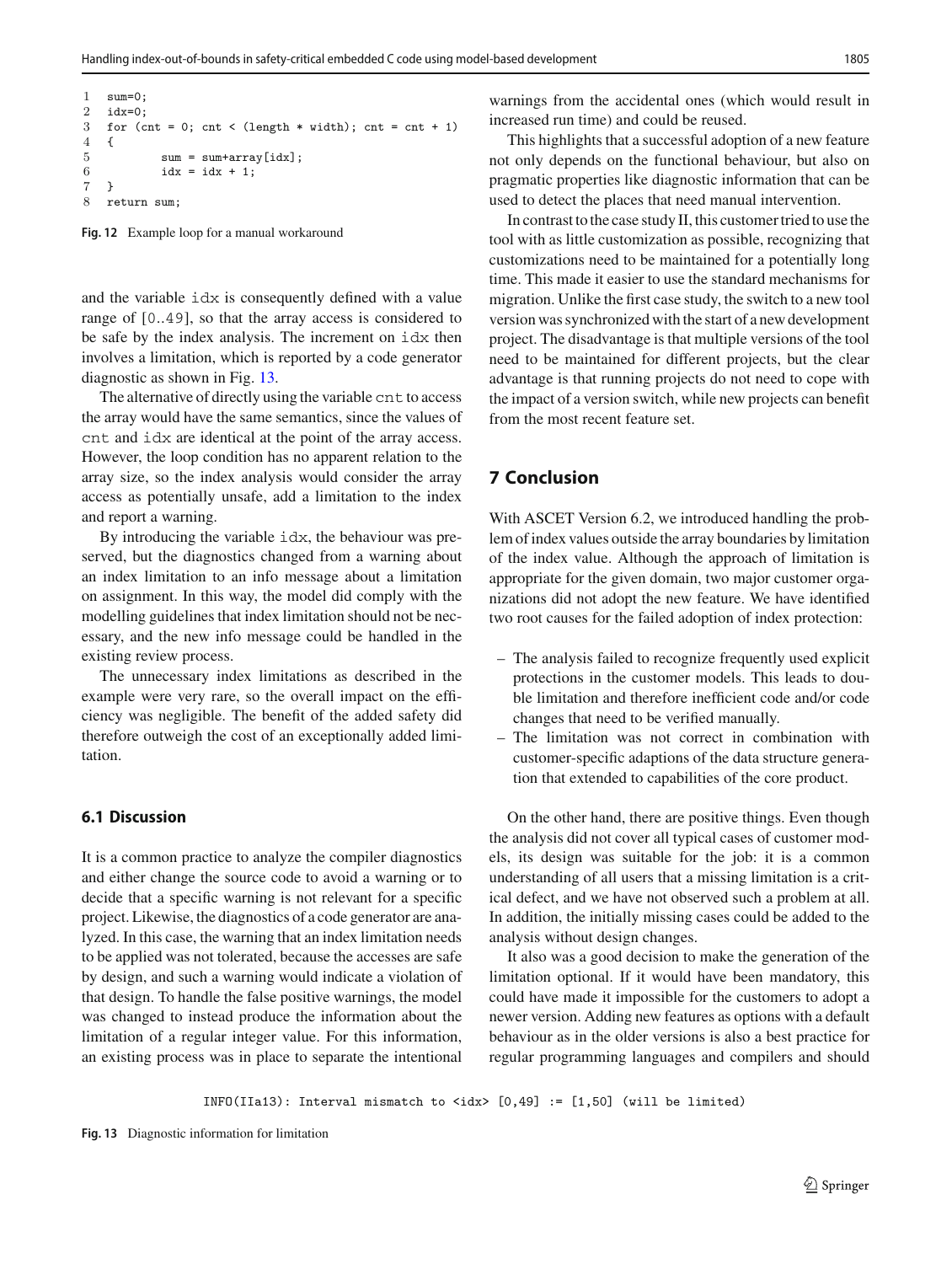therefore also be applied to modelling languages. For a similar reason, providing diagnostic information can also help to integrate a new feature in a development workflow.

The interesting questions is how these problems could have been avoided. There is certainly some room for improvement in the requirements engineering, but the major decisions were done correctly and the real world is always a little bit more complicated than anticipated. The main point is that the array index protection changes the abstraction of the modelling language: a behaviour that needed to be implemented manually by the users became part of the language. A late change in the semantics of the language is always difficult. Special care therefore needs to be taken to find a suitable abstraction early in the language development. Otherwise users are forced to implement workarounds, and there is a considerable inertia against spending effort to change working solutions.

We will continue to work with both customers to address the issues:

- Improve the analysis to reduce the detrimental impact on the efficiency of the generated code, while avoiding to make the analysis too complex.
- Integrate the external data structure generation with the index analysis.

The topic of safe access to arrays is well understood from a theoretical perspective. The issues encountered when applying the solution in a real-world environment may look trivial in comparison, but can nevertheless be substantial and make an adoption very hard. The mission of a tool vendor must be to overcome these problems as well to deliver an added value to the customers.

**Open Access** This article is distributed under the terms of the Creative Commons Attribution 4.0 International License [\(http://creativecomm](http://creativecommons.org/licenses/by/4.0/) [ons.org/licenses/by/4.0/\)](http://creativecommons.org/licenses/by/4.0/), which permits unrestricted use, distribution, and reproduction in any medium, provided you give appropriate credit to the original author(s) and the source, provide a link to the Creative Commons license, and indicate if changes were made.

# **References**

- <span id="page-11-5"></span>1. MISRA-C:2012 Guidelines for the Use of the C Language in Critical Systems. MISRA (2013, March)
- <span id="page-11-9"></span>2. Hocking, A.B., Knight, J., Anthony M.A., Shiraishi, S.: Arguing software compliance with ISO 26262. In: IEEE International Symposium on Software Reliability Engineering Workshops (ISS-REW), pp. 226 – 231 (2014)
- <span id="page-11-1"></span>3. Blache, G.: Handling index-out-of-bounds in safety-critical embedded C code using model-based development. In: Proceedings of the ACM/IEEE 19th International Conference on Model Driven Engineering Languages and Systems, MODELS'16, pp. 143–149. ACM, New York, NY, USA (2016)
- <span id="page-11-15"></span>4. Boulanger, J.-L., Munier, P.: Industrial Use of Formal Methods: Formal Verification, Chapter 4: Polyspace.Wiley, New York (2012)
- <span id="page-11-16"></span>5. Esterel Technologies SA. Esterel (2017). [http://www.esterel](http://www.esterel-technologies.com)[technologies.com.](http://www.esterel-technologies.com) Accessed 10 Mar 2017
- <span id="page-11-17"></span>6. Esterel Technologies SA. SCADE (2017). [http://www.esterel](http://www.esterel-technologies.com)[technologies.com.](http://www.esterel-technologies.com) Accessed 10 Mar 2017
- <span id="page-11-0"></span>7. ETAS GmbH, Germany. ASCET (2016). [www.etas.com/ascet.](www.etas.com/ascet) Accessed 22 July 2016
- <span id="page-11-6"></span>8. Ferdinand, C., Heckmann, R., Langenbach, M., Martin, F., Schmidt, M., Theiling, H., Thesing, S., Wilhelm, R.: Reliable and Precise WCET Determination for a Real-Life Processor, pp. 469– 485. Springer, Berlin (2001)
- <span id="page-11-3"></span>9. International Organization for Standardization. ISO/IEC 61508, Functional Safety of Electrical/Electronic/Programmable Electronic Safety-Related Systems. Geneva, Switzerland (2010)
- <span id="page-11-11"></span>10. International Organization for Standardization. ISO 9899:1999. Geneva, Switzerland (1999)
- <span id="page-11-4"></span>11. International Organization for Standardization. ISO 26262:2011, road vehicles—functional safety, 2011. Geneva, Switzerland (2011)
- <span id="page-11-12"></span>12. Kolte, P.,Wolfe, M.: Elimination of redundant array subscript range checks. In: Proceedings of the ACM SIGPLAN 1995 Conference on Programming Language Design and Implementation, PLDI'95, pp. 270–278. ACM, New York, NY, USA (1995)
- <span id="page-11-19"></span>13. Morel, L.: Array iterators in lustre: from a language extension to its exploitation in validation. EURASIP J. Embed. Syst. **2007**(1), 059130 (2007)
- <span id="page-11-2"></span>14. Object Management Group: Model Driven Architecture Guide rev. 2.0 (2014). [http://www.omg.org/cgi-bin/doc?ormsc/14-06-](http://www.omg.org/cgi-bin/doc?ormsc/14-06-01) [01.](http://www.omg.org/cgi-bin/doc?ormsc/14-06-01) Accessed 17 Nov 2017
- <span id="page-11-8"></span>15. Poledna, S.: Optimizing interprocess communication for embedded real-time systems. In: RTSS'96: Proceedings of the 17th IEEE Real-Time Systems Symposium, p. 311. IEEE Computer Society, Washington, DC, USA (1996)
- <span id="page-11-10"></span>16. Palin, R., MIRA Ltd., UK, Ward D., Habli, I., Rivett, R.: ISO 26262 safety cases: compliance and assurance. In: Proceedings of the 6th IET International Conference on System Safety, pp. 1–6. IET (2011)
- <span id="page-11-18"></span>17. Rocheteau, F.: Extension of the lustre language and application to hardware design: the lustre-v4 language and the pollux system. Theses, Institut National Polytechnique de Grenoble - INPG (1992, June)
- <span id="page-11-13"></span>18. Rugina, R., Rinard,M.: Symbolic bounds analysis of pointers, array indices, and accessed memory regions. SIGPLAN Not. **35**(5), 182– 195 (2000). <https://doi.org/10.1145/358438.349325>
- <span id="page-11-7"></span>19. Sha, L., Abdelzaher, T., Å rzén, K., Cervin, A., Baker, T., Burns, A., Buttazzo, G., Caccamo, M., Lehoczky, J., Mok, A.: Real time scheduling theory: a historical perspective. Real-Time Syst. **28**(2), 101–155 (2004)
- <span id="page-11-20"></span>20. The Mathworks Inc. Simulink (2017). [https://de.mathworks.com/](https://de.mathworks.com/products/simulink.htm) [products/simulink.htm.](https://de.mathworks.com/products/simulink.htm) Accessed 14 Mar 2017
- <span id="page-11-14"></span>21. Wagner, D., Foster, J.S., Brewer, E.A., Aiken, A.: A first step towards automated detection of buffer overrun vulnerabilities. In: Network and Distributed System Security Symposium, pp. 3–17 (2000)